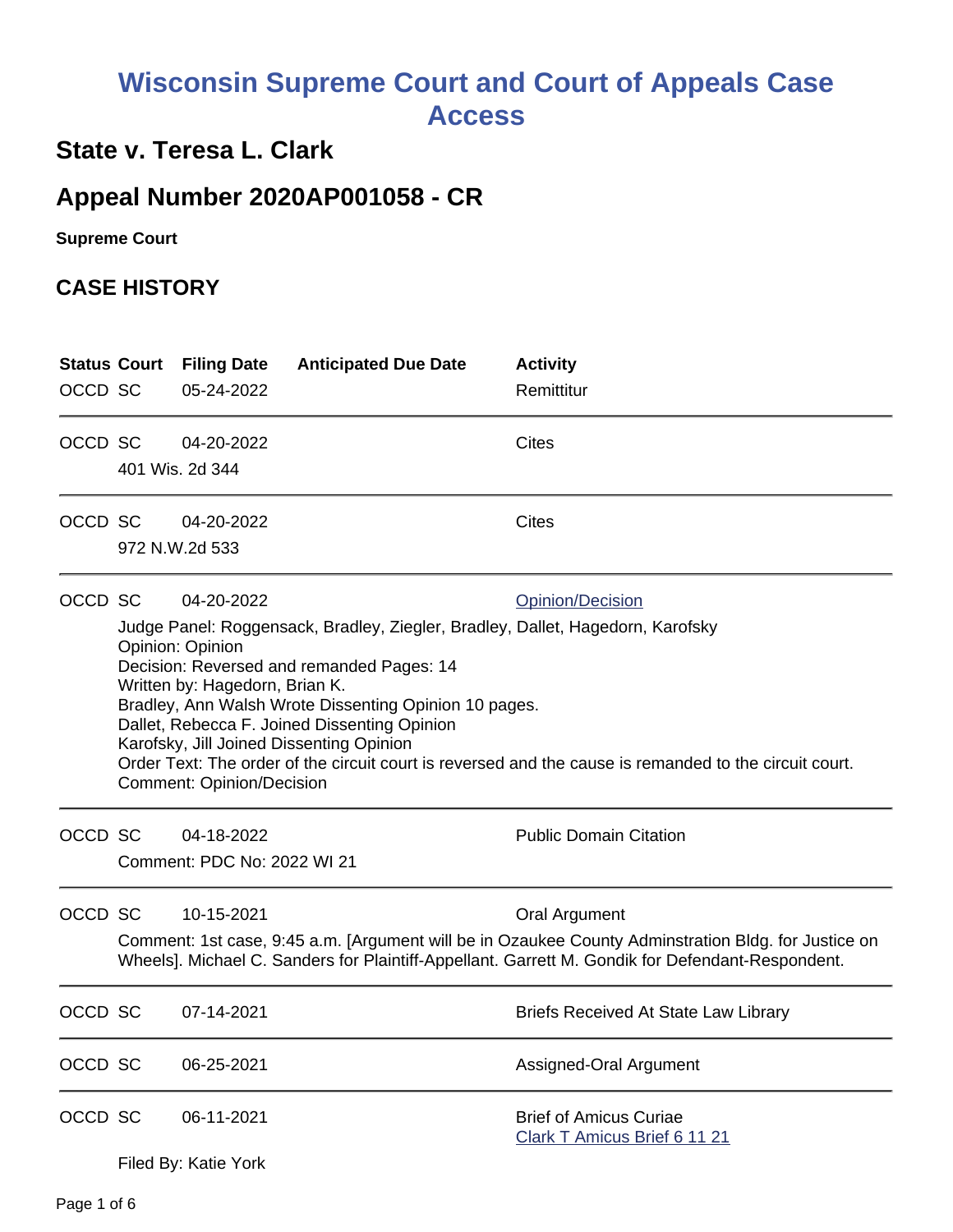Comment: State Public Defender. Note that the caption has been corrected on this brief. Please use the above caption on all future briefs.

| OCCD SC                                                                                       | June 11, 2021.                                                                                                                                                                                                                                                                                                        | 05-06-2021<br>Filed By: Katie York<br>Submit Date: 5-7-2021<br>Decision: (G) Grant<br>Decision Date: 5-10-2021<br>Comment: re: State Public Defender | Motion to File Amicus/Non-Party Brief<br>IT IS ORDERED that the motion is granted. Twenty-two copies of the brief shall be filed on or before |
|-----------------------------------------------------------------------------------------------|-----------------------------------------------------------------------------------------------------------------------------------------------------------------------------------------------------------------------------------------------------------------------------------------------------------------------|------------------------------------------------------------------------------------------------------------------------------------------------------|-----------------------------------------------------------------------------------------------------------------------------------------------|
| OCCD SC                                                                                       |                                                                                                                                                                                                                                                                                                                       | 05-06-2021<br>Comment: Letter from Atty Gondik re: addl copies of CA briefs                                                                          | Letter/Correspondence                                                                                                                         |
| OCCD SC                                                                                       |                                                                                                                                                                                                                                                                                                                       | 04-29-2021<br>Comment: Letter from AAG Sanders re: addl copies of CA briefs                                                                          | Letter/Correspondence                                                                                                                         |
| OCCD SC                                                                                       |                                                                                                                                                                                                                                                                                                                       | 04-27-2021                                                                                                                                           | Court Changed to Supreme Court                                                                                                                |
| OCCD CA                                                                                       |                                                                                                                                                                                                                                                                                                                       | 04-27-2021                                                                                                                                           | <b>Hold Status</b>                                                                                                                            |
| OCCD CA                                                                                       |                                                                                                                                                                                                                                                                                                                       | 04-22-2021                                                                                                                                           | <b>Reply Brief</b><br><b>Reply Brief</b>                                                                                                      |
| Filed By: Michael Sanders<br>Comment: 04-29-2021: Received 17 copies of CA briefs for SC use. |                                                                                                                                                                                                                                                                                                                       |                                                                                                                                                      |                                                                                                                                               |
| OCCD CA                                                                                       | 04-09-2021<br><b>Motion to Extend Time</b><br><b>Filed By: Michael Sanders</b><br>Submit Date: 4-13-2021<br>Decision: (G) Grant<br>Decision Date: 4-14-2021<br>IT IS ORDERED that the time for filing the respondent's brief is extended to April 23, 2021.<br>See BRY event due on 4-23-2021<br>Comment: 3rd request |                                                                                                                                                      |                                                                                                                                               |
| OCCD CA                                                                                       | 03-25-2021<br>Motion to Extend Time<br><b>Filed By: Michael Sanders</b><br>Submit Date: 3-25-2021<br>Decision: (G) Grant<br>Decision Date: 3-26-2021<br>IT IS ORDERED that the time for filing the appellant's reply brief is extended to April 9, 2021.<br>See BRY event due on 4-9-2021<br>Comment: 2nd request     |                                                                                                                                                      |                                                                                                                                               |
| OCCD CA                                                                                       |                                                                                                                                                                                                                                                                                                                       | 02-24-2021                                                                                                                                           | <b>Rejected Electronic Document</b>                                                                                                           |

Comment: The electronic version of the Petition for Bypass is rejected as there is currently no provision for the acceptance of this document via e-file at the Supreme Court.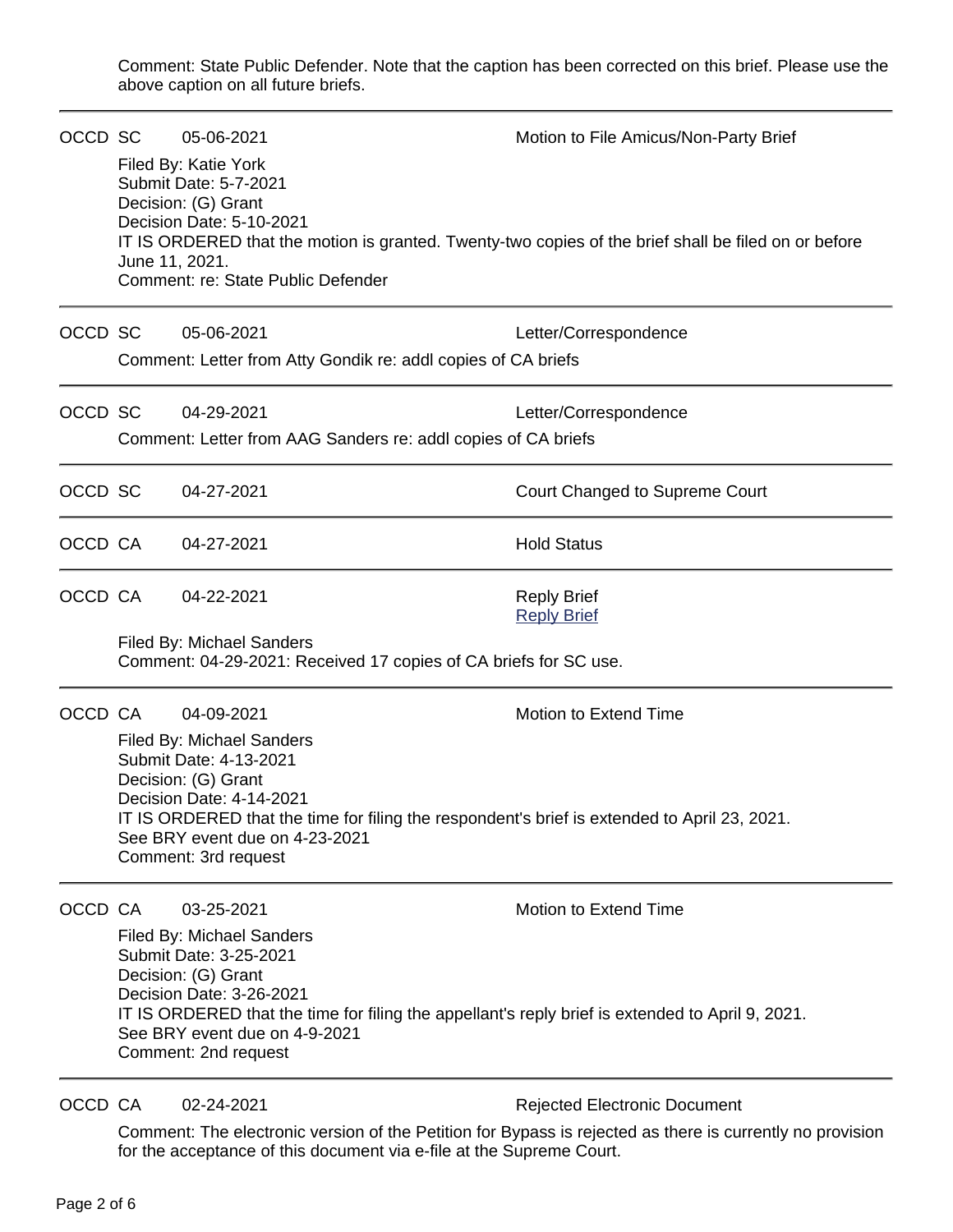OCCD SC 02-22-2021 Petition to Bypass

Filed By: Michael Sanders Submit Date: 3-5-2021 Decision: (G) Grant Decision Date: 4-27-2021 IT IS ORDERED the petition to bypass is granted and the appeal is accepted for consideration in this court; and IT IS FURTHER ORDERED that the briefs previously submitted by the parties to the court of appeals may stand as the parties' briefs in this court. The parties shall submit 17 additional copies of the briefs they have already filed in this matter within 10 days of the date of this order; and IT IS FURTHER ORDERED that the parties will be notified of the date and time for oral argument in this appeal in due course. Motion Response Filed By: Garrett Gondik Submit Date: 3-5-2021

OCCD CA  $\qquad$  02-18-2021  $\qquad$  Motion to Extend Time

Filed By: Michael Sanders Submit Date: 2-19-2021 Decision: (G) Grant Decision Date: 2-22-2021 IT IS ORDERED that the time for filing the appellant's reply brief is extended to March 25, 2021. See BRY event due on 3-25-2021

OCCD CA 02-08-2021 Brief of Respondent(s)

[Respondent's Brief](https://acefiling.wicourts.gov/document/eFiled/2020AP001058/334531)

Filed By: Garrett Gondik Comment: 05-06-2021: Received 17 copies of CA briefs for SC use.

OCCD CA 11-17-2020 Motion to Extend Time

Filed By: Richard Gondik Submit Date: 11-18-2020 Decision: (G) Grant Decision Date: 11-20-2020 IT IS ORDERED that the time for the respondent to file her brief is extended to February 15, 2021. See BRS event due on 2-15-2021

OCCD CA 11-17-2020 Rejected Electronic Document

Comment: The electronic version of the Motion to Enlarge Time for Filing Brief is rejected for improper electronic signature. Each signature line in the document should read "Electronically signed by \_\_\_\_\_\_" followed by counsel's name and other information, rather than contain a written or manufactured signature. Please upload a corrected electronic version of the document.

OCCD CA 11-16-2020 **Rejected Electronic Document** 

Comment: The electronic version of the Appellant's Appendix is rejected. Please note that the e-certification for matters that are part of the e-filing pilot program should read as follows: I hereby certify that: I have submitted an electronic copy of this appendix which complies with the requirements of this Interim Rule for Wisconsins Appellate Electronic Filing Project, Order No. 19-02. I further certify that a copy of this certificate has been served with this appendix filed with the court and served on all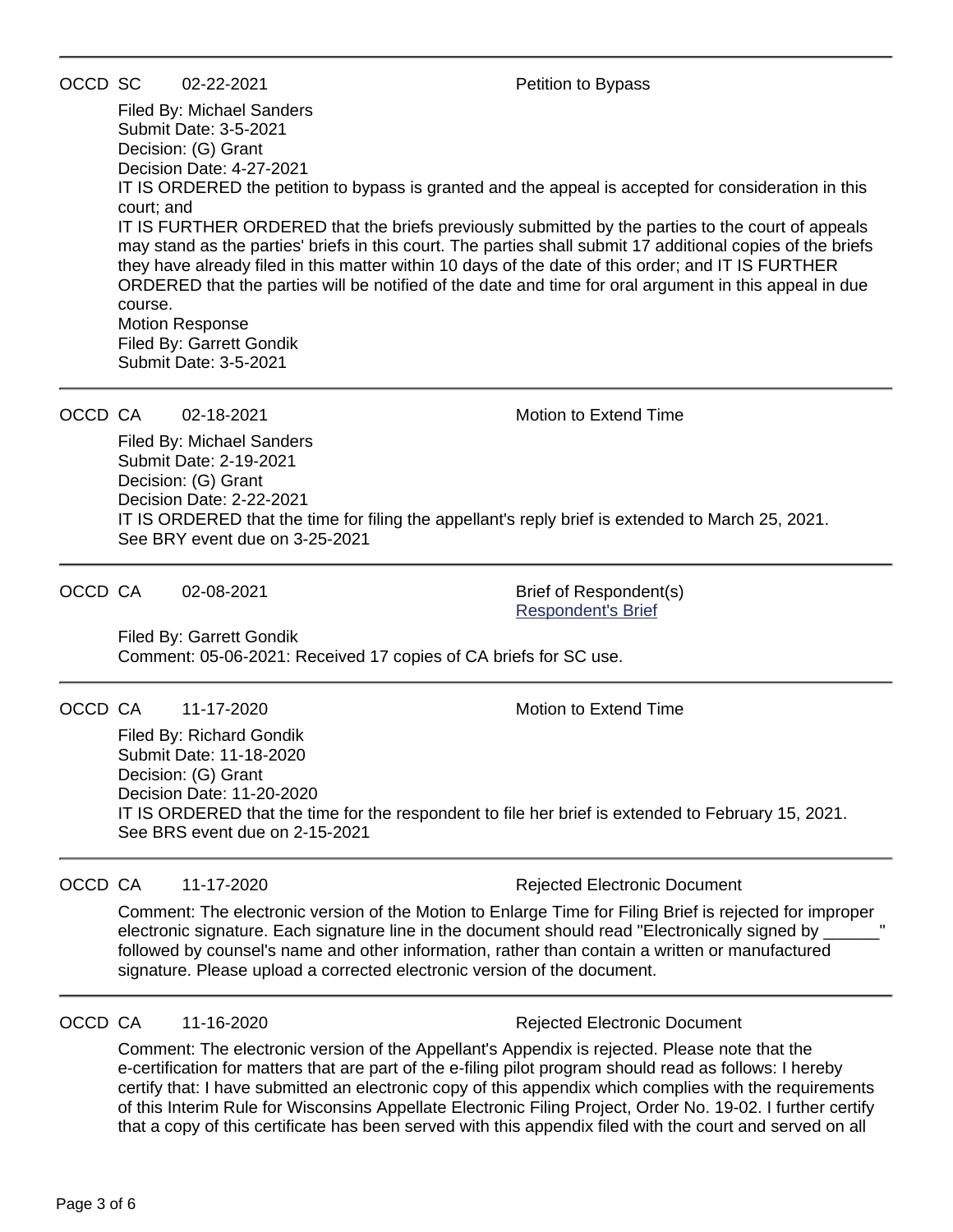parties either by electronic filing or by paper copy Electronically signed by: [Name] Further information about e-certifications for the pilot program matter can be found at: https://www.wicourts.gov/ecourts/efileappellate/faq.htm

|         | OCCD CA | 11-16-2020                                                                                                                                                                                                                                                            | Brief & Appx of Appellant(s)<br><b>Brief of Plaintiff-Appellant</b>                                                                                                                                                                                       |
|---------|---------|-----------------------------------------------------------------------------------------------------------------------------------------------------------------------------------------------------------------------------------------------------------------------|-----------------------------------------------------------------------------------------------------------------------------------------------------------------------------------------------------------------------------------------------------------|
|         |         | Filed By: Michael Sanders<br>Comment: CA filing ackn re: Brief & Appx of Appellant(s) 4/29/2021 Received 17 copies of CA<br>appellant's brief for SC use.                                                                                                             |                                                                                                                                                                                                                                                           |
| OCCD CA |         | 10-29-2020<br>Filed By: Michael Sanders<br>Submit Date: 10-30-2020<br>Decision: (G) Grant<br>Decision Date: 11-2-2020                                                                                                                                                 | Motion to Extend Time<br>IT IS ORDERED that the time for filing the respondent's brief is extended to November 13, 2020.                                                                                                                                  |
|         | OCCD CA | See BAP event due on 11-13-2020<br>10-14-2020                                                                                                                                                                                                                         | <b>Motion to Extend Time</b>                                                                                                                                                                                                                              |
|         |         | Filed By: Michael Sanders<br>Submit Date: 10-15-2020<br>Decision: (G) Grant<br>Decision Date: 10-16-2020<br>IT IS ORDERED that the time for filing the respondent's brief is extended to October 29, 2020.<br>See BAP event due on 10-29-2020<br>Comment: 2nd request |                                                                                                                                                                                                                                                           |
|         | OCCD CA | 09-15-2020<br>Filed By: Michael Sanders<br>Submit Date: 9-16-2020<br>Decision: (G) Grant<br>Decision Date: 9-17-2020<br>IT IS ORDERED that the time for filing the appellant's brief is extended to October 14, 2020.<br>See BAP event due on 10-14-2020              | Motion to Extend Time                                                                                                                                                                                                                                     |
| OCCD CA |         | 09-15-2020<br>upload the motion accordingly.                                                                                                                                                                                                                          | <b>Rejected Electronic Document</b><br>Comment: The electronic version of the State's Motion for Enlargement of Time to File Brief is rejected<br>due to an incorrect appeal number listed on the motion's first page. Please correct the case number and |
| OCCD CA |         | 08-10-2020                                                                                                                                                                                                                                                            | Notif. Sent-Filing of LVO & Court Record                                                                                                                                                                                                                  |
| OCCD CA |         | 08-10-2020                                                                                                                                                                                                                                                            | Copy of CTO Grtg. PLV-from Cir. Ct.                                                                                                                                                                                                                       |
| OCCD CA |         | 08-03-2020<br>Comment: 1-1 to 73-1, ELECTRONICALLY FILED Record Filing Notice                                                                                                                                                                                         | Record                                                                                                                                                                                                                                                    |
| OCCD CA |         | 07-20-2020                                                                                                                                                                                                                                                            | Copy of CTO Grtg. PLV Filed in Cir. Ct.                                                                                                                                                                                                                   |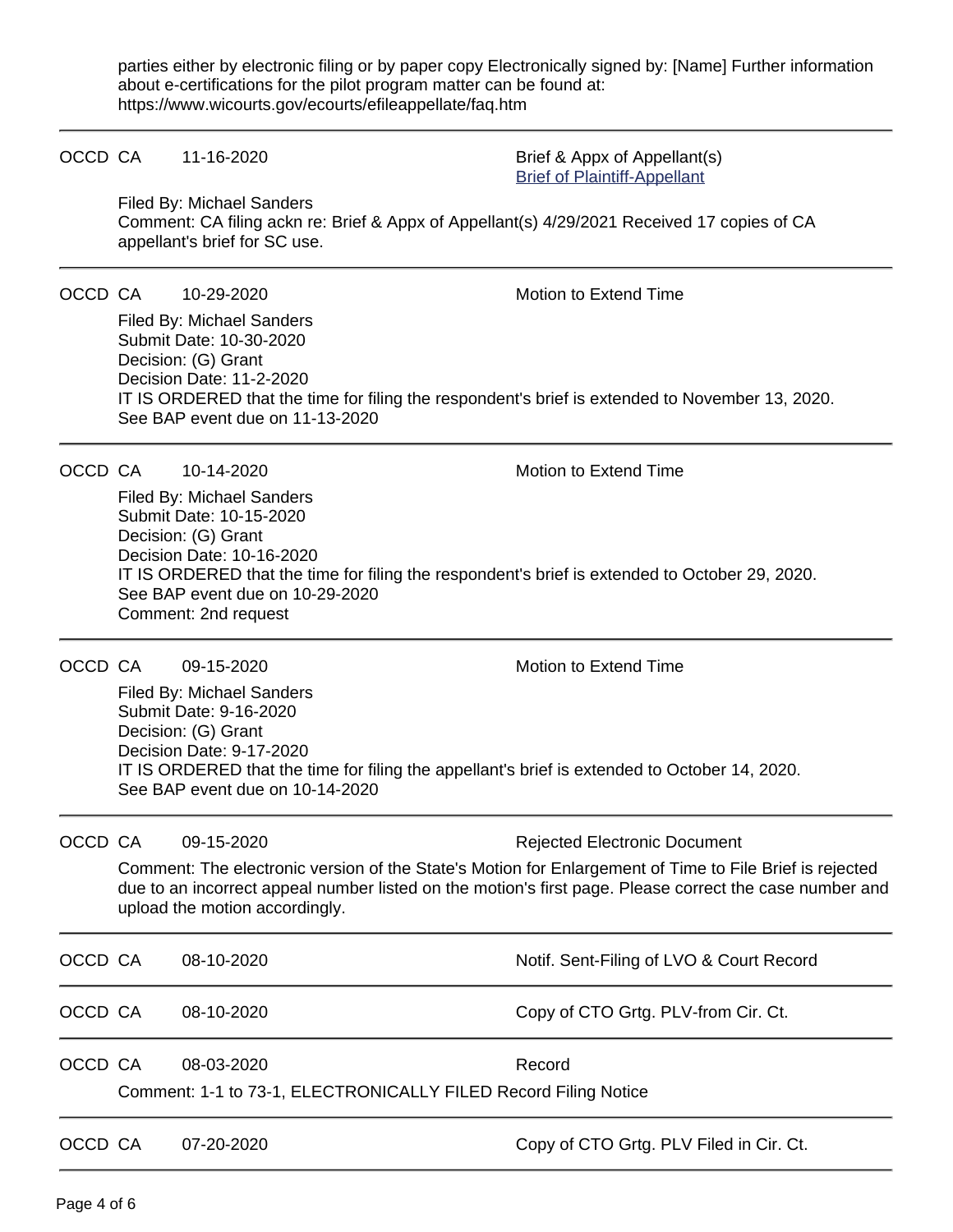OCCD CA 07-15-2020 Statement on Transcript Filed By: Michael Sanders Status: Prev. Filed

| OCCD CA |                                                                                                                                                                                                                                                                                                                                                                                                                                                                                                                                                                                                                                                                                                                     | 06-29-2020                                                                                                                                                                                                                                                                                                                                                                                                                                                                                                                                                                                                                                                                                                                                                                                                                                 | Motion to Dismiss                      |
|---------|---------------------------------------------------------------------------------------------------------------------------------------------------------------------------------------------------------------------------------------------------------------------------------------------------------------------------------------------------------------------------------------------------------------------------------------------------------------------------------------------------------------------------------------------------------------------------------------------------------------------------------------------------------------------------------------------------------------------|--------------------------------------------------------------------------------------------------------------------------------------------------------------------------------------------------------------------------------------------------------------------------------------------------------------------------------------------------------------------------------------------------------------------------------------------------------------------------------------------------------------------------------------------------------------------------------------------------------------------------------------------------------------------------------------------------------------------------------------------------------------------------------------------------------------------------------------------|----------------------------------------|
|         | unnecessary.                                                                                                                                                                                                                                                                                                                                                                                                                                                                                                                                                                                                                                                                                                        | Filed By: Richard Gondik<br>Submit Date: 7-14-2020<br>Decision: (D) Deny<br>Decision Date: 7-16-2020<br>IT IS ORDERED that the petition for leave to appeal is granted. Entry of this order has<br>the effect of the filing of a notice of appeal. See WIS. STAT. RULE 809.50(3). A copy of this<br>order has been forwarded to the clerk of the circuit court. Pursuant to WIS. STAT. RULE<br>809.11(2), the clerk shall return this order and the docket entries maintained pursuant to WIS.<br>STAT. 59.39 to the clerk of this court within three days of receipt of this order.<br>IT IS FURTHER ORDERED that the State's notice of appeal is stricken.<br>IT IS FURTHER ORDERED that the motion to dismiss the notice of appeal is denied as<br><b>Motion Response</b><br><b>Filed By: Michael Sanders</b><br>Submit Date: 7-14-2020 |                                        |
| OCCD CA |                                                                                                                                                                                                                                                                                                                                                                                                                                                                                                                                                                                                                                                                                                                     | 06-26-2020<br>Comment: Notif. Sent-Filing of NAP & Ct. Record                                                                                                                                                                                                                                                                                                                                                                                                                                                                                                                                                                                                                                                                                                                                                                              | Notif. Sent-Filing of NAP & Ct. Record |
| OCCD CA |                                                                                                                                                                                                                                                                                                                                                                                                                                                                                                                                                                                                                                                                                                                     | 06-26-2020                                                                                                                                                                                                                                                                                                                                                                                                                                                                                                                                                                                                                                                                                                                                                                                                                                 | Notice of Appeal & Court Record        |
| OCCD CA |                                                                                                                                                                                                                                                                                                                                                                                                                                                                                                                                                                                                                                                                                                                     | 06-26-2020<br>Comment: re: notice of appeal (filed by State)                                                                                                                                                                                                                                                                                                                                                                                                                                                                                                                                                                                                                                                                                                                                                                               | Fee Waived                             |
| OCCD CA |                                                                                                                                                                                                                                                                                                                                                                                                                                                                                                                                                                                                                                                                                                                     | 06-25-2020<br>Comment: From AAG Sanders re: petition for leave to appeal and notice of appeal filing.                                                                                                                                                                                                                                                                                                                                                                                                                                                                                                                                                                                                                                                                                                                                      | Letter/Correspondence                  |
| OCCD CA |                                                                                                                                                                                                                                                                                                                                                                                                                                                                                                                                                                                                                                                                                                                     | 06-22-2020                                                                                                                                                                                                                                                                                                                                                                                                                                                                                                                                                                                                                                                                                                                                                                                                                                 | Notice of Appeal filed in Cir. Ct.     |
| OCCD CA |                                                                                                                                                                                                                                                                                                                                                                                                                                                                                                                                                                                                                                                                                                                     | 06-22-2020<br><b>Comment: Filed by State</b>                                                                                                                                                                                                                                                                                                                                                                                                                                                                                                                                                                                                                                                                                                                                                                                               | Fee Waived                             |
| OCCD CA | 06-22-2020<br>Petition for Leave to Appeal<br><b>Filed By: Michael Sanders</b><br>Submit Date: 7-14-2020<br>Decision: (G) Grant<br>Decision Date: 7-16-2020<br>IT IS ORDERED that the petition for leave to appeal is granted. Entry of this order has<br>the effect of the filing of a notice of appeal. See WIS. STAT. RULE 809.50(3). A copy of this<br>order has been forwarded to the clerk of the circuit court. Pursuant to WIS. STAT. RULE<br>809.11(2), the clerk shall return this order and the docket entries maintained pursuant to WIS.<br>STAT. 59.39 to the clerk of this court within three days of receipt of this order.<br>IT IS FURTHER ORDERED that the State's notice of appeal is stricken. |                                                                                                                                                                                                                                                                                                                                                                                                                                                                                                                                                                                                                                                                                                                                                                                                                                            |                                        |